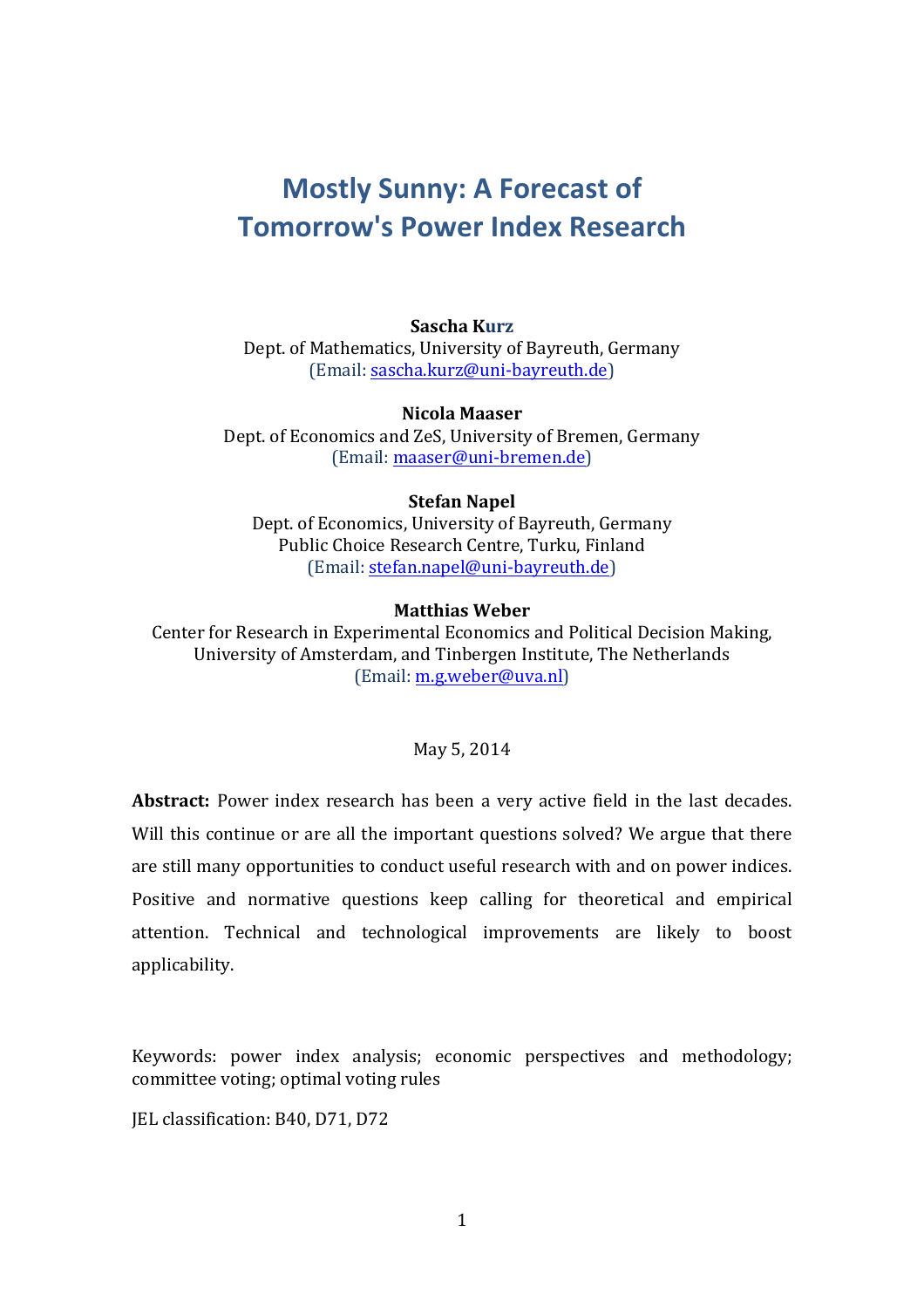# **1. Introduction**

The 750-page tome "Power, Voting, and Voting Power: 30 Years After" which was edited by Holler and Nurmi (2013) demonstrates that the last three decades of research on power indices have been very productive. Can this go on? Or, as Manfred J. Holler put it: "Is there a future to power index research?" – addressing a scientific community that has seen several protagonists nominally retire of late.

The fact that two of us have only started to do research on power indices in the  $2010s$  attests to our firm conviction that there is. There exists a set of diverse topics on which progress can still be made, and will be made.

The two recent articles on allocating voting weights in two-tier systems which have been published the most prominently (Barberá and Jackson, 2006; Koriyama et al., 2013) barely mention classical power measures. This may be regarded as a dark cloud in the sky of power index research. Top economics journals are concerned first and foremost with the welfare properties of voting systems. Power comes as a distant second or even third (behind epistemic concerns). But welfarist approaches to voting, which focus on measures of success rather than pivotality, can be viewed as part of power index research defined in a sufficiently liberal way. Moreover, we see no evidence that voting power faces greater suspicion from mainstream economists today than in the past.

We are convinced that today's prospects for power index research are no worse than 30 years ago. Our academic weather forecast is therefore: mostly sunny! Power index research will have a productive future. The specific topics which we expect to be addressed can be grouped loosely into three areas. In Section 2, we focus on the positive analysis of voting bodies. We then adopt a more normative, design-oriented perspective in Section 3. A range of technical issues for which progress is likely are discussed in Section 4. We conclude in Section 5.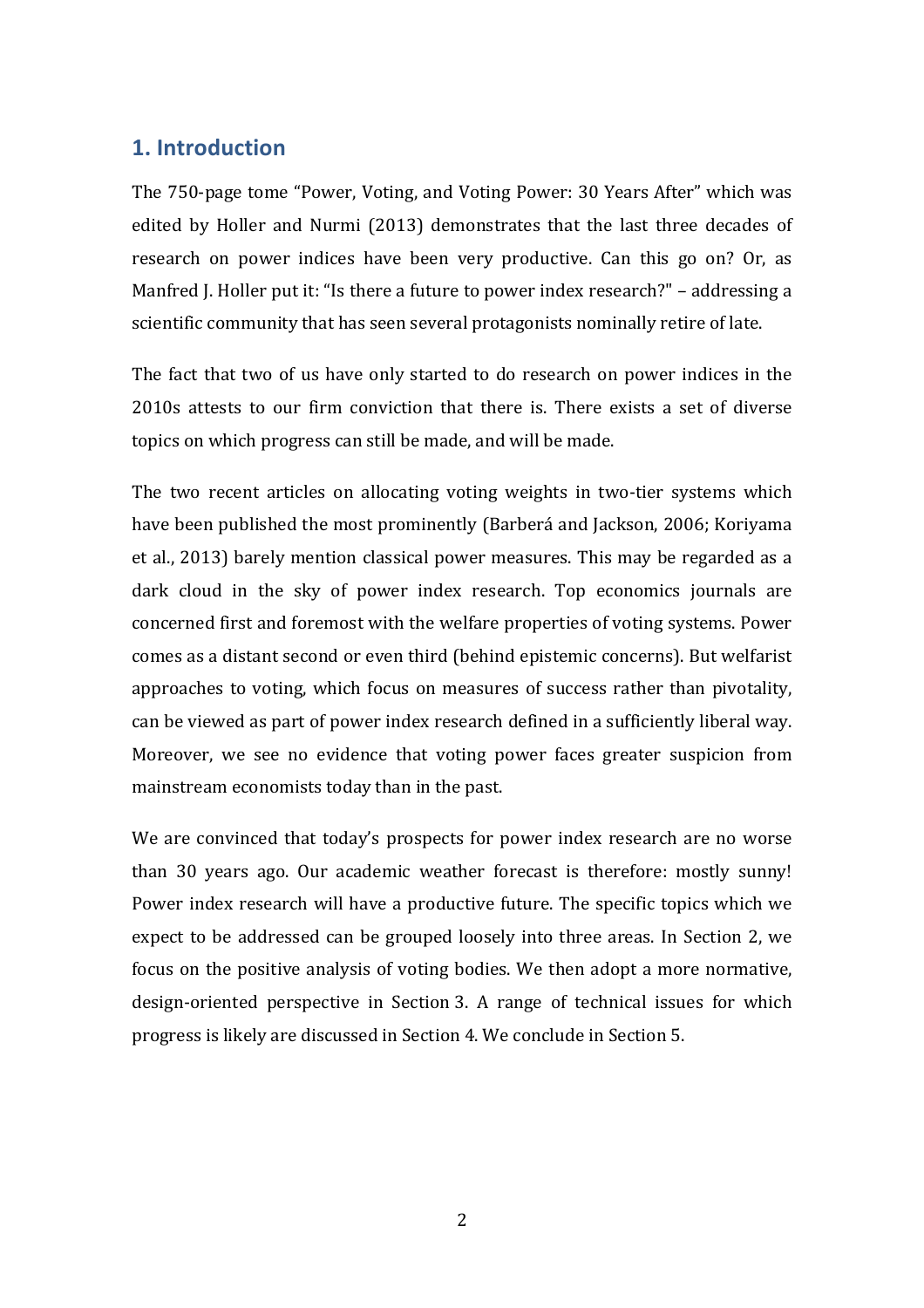## **2. Positive Analysis**

Voting is important for the lives of billions of people. It shapes democratic participation at all levels of legislature and matters for decision making in boards or committees in the workplace. It also plays a role in non-governmental organizations, sports associations, and possibly even the decision on the next family trip (e.g., Darmann et al., 2012). As soon as voting and collective decision making come with a minimum of structure, power indices turn out to be useful.

More countries seem to adopt rather than abandon democratic governance structures, multinational organizations gain importance and decision-making bodies which use weighted voting evolve or are even newly created (see, e.g., Belke and Styczynska, 2006, on the Governing Council of the European Central Bank). Modern communication technology facilitates the coordination of geographically dispersed actors in associations and interest groups. Such organizations rely more and more on formal decision rules compared to consensus over coffee or beer. Reform suggestions for the most usual suspects for applications of power indices  $$ the Council of the EU, the UN Security Council, the Board of Governors of the IMF show no signs of fading. It is hence easy to affirm: the use of power indices in applied studies will continue. Some type of power index analysis is necessary in order to discover unevenness of the democratic playing field, which may be hidden behind vectors of weights, veto rules, thresholds, and quorums; it is also needed in order to assess rule changes.

We predict that old distinctions and divisions in the literature will lose importance, however. For instance, there exists a wide spectrum between (a) puristic *a priori* analysis, which purposely ignores any preference patterns of the past in favor of the far-reaching independence and symmetry assumptions that underlie the Penrose-Banzhaf index (PBI) or Shapley-Shubik index (SSI; see Felsenthal and Machover, 1998, or Laruelle and Valenciano, 2008a, for definitions and discussion), and (b) *a posteriori* analysis which places specific voters, say, individual members of the US Congress or Supreme Court, on locations in a multidimensional policy space in order to identify the critical Senators or judges for a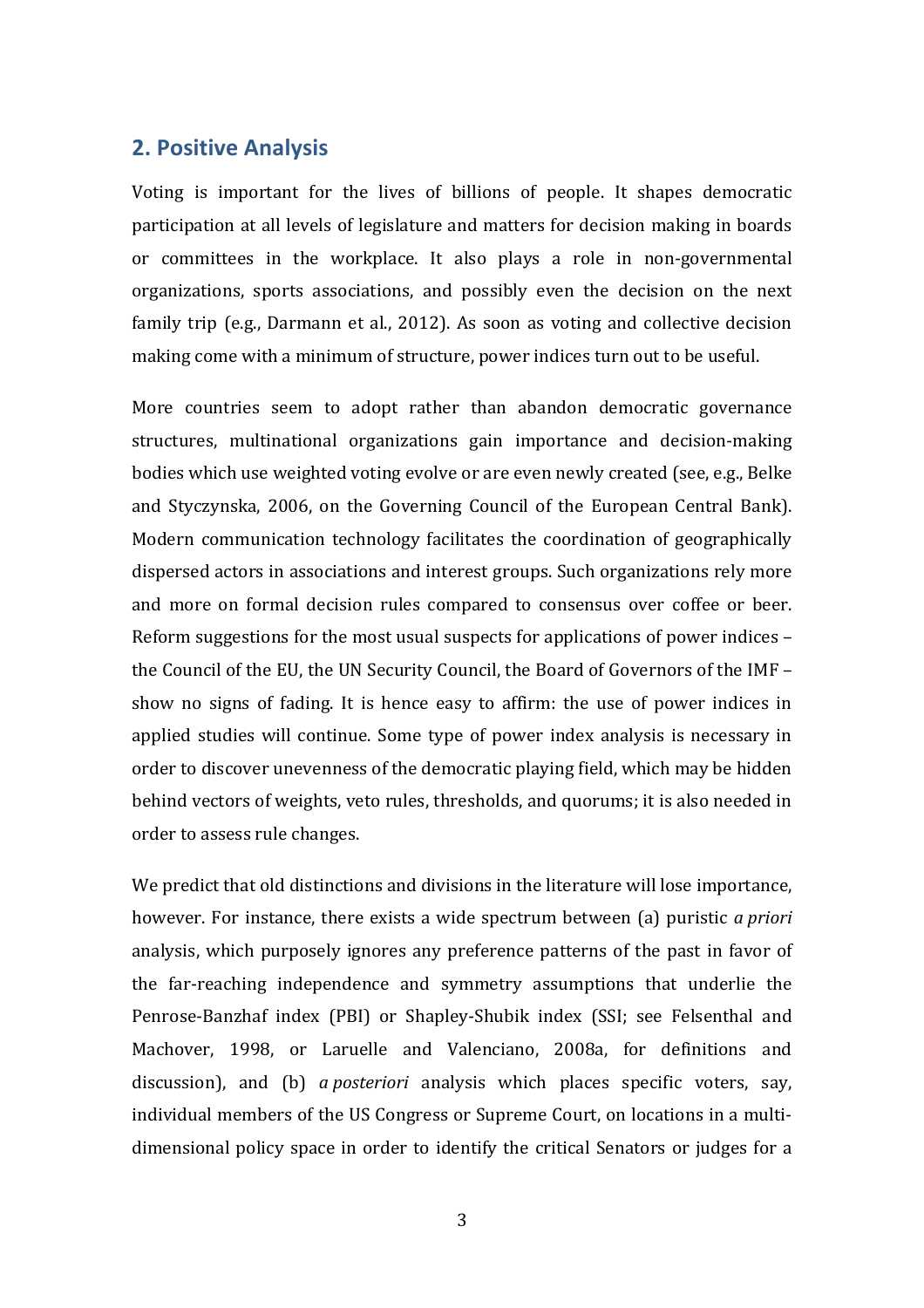given decision. Many normative studies of two-tier voting systems take correlation between members of the same constituency behind the constitutional veil of ignorance. Why not do the same in positive analysis of, say, the IMF or  $EU$ <sup>1</sup> The "veil of ignorance" is the most prominent motivation for independence and symmetry presumptions. But some asymmetries other than voting weights are often part of the game. For instance, some EU members use proportional and others first-past-the-post systems in order to determine their Council delegates. Some members of the IMF have preferential trade agreements or even share the same currency, others not. This deserves to be accounted for. To some extent, power indices based on games with a priori unions or a restricted communication structure have always held a middle ground between pure *a priori* and *a posteriori* analysis (see Owen, 1977, and Myerson, 1977, for pioneering work). But we see scope for more. And we predict that increased public transparency and improved technology for analyzing voting data will create a bias towards the *a posteriori* end of the range.<sup>2</sup>

Other dichotomies will also very fruitfully be replaced by a more pluralistic approach. Helpful as binary distinctions like *a priori* and *a posteriori*, full approval vs. rejection, P-power vs. I-power, take-it-or-leave-it committees vs. bargaining committees, etc. may be, they always narrow one's perspective. The attempt, e.g., to delineate the power to influence a collective decision ("I-power" in the for some time widely followed terminology of Felsenthal and Machover, 1998) from the power to appropriate the surplus or "prize" generated by it ("P-power") is certainly praiseworthy. But the seemingly crisp juxtaposition blurs the fact that both are intertwined, i.e., the distinction is fuzzy at best. It can therefore be highly misleading to base a categorization of available power indices on it.<sup>3</sup> It also makes

 

 $1$ Kaniovski (2008) has made promising progress in this direction.

 $2$  See, for instance, the use by Badinger et al. (2013) of web scraping tools that are provided at http://api.epdb.eu/ in order to gather a data set of almost 70,000 individual voting decisions of EU member states on more than 3,000 proposals.

 $3$  For instance, the PBI is commonly classified as a measure of I-power but also captures P-power in some situations (see Felsenthal and Machover, 1998, p. 45). The SSI is frequently classified as a measure of P-power but also captures I-power in relevant contexts (see Napel and Widgrén, 2008; Kurz et al. 2014a).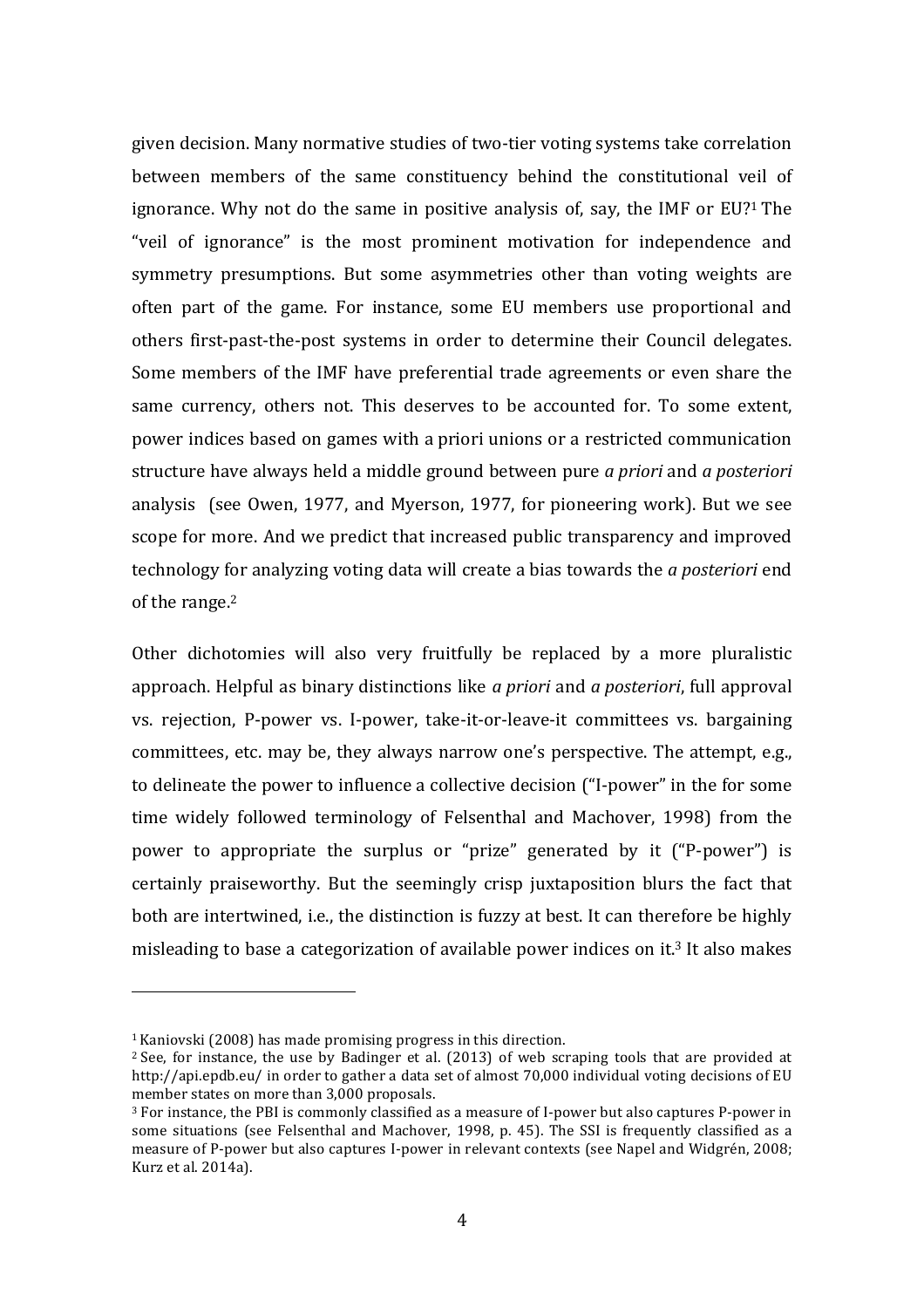a difference whether a decision making body can only adopt or reject an exogenous proposal (classified as a "take-it-or-leave-it committee" by Laruelle and Valenciano, 2008a) or if committee members bargain in search of agreement over a set of feasible alternatives (a "bargaining committee" according to Laruelle and Valenciano). But it makes a similarly big difference whether the proposals that are fed into a take-it-or-leave-it committee are composed strategically by an agenda setter who knows committee members' interests or whether they are truly exogenous; or whether the set of feasible alternatives that are negotiated in a bargaining committee is binary (declare independence or not), one-dimensional (tax rates, emission thresholds) or higher-dimensional (division of a monetary surplus). 

With less "dichotomism" and a yet more diverse set of tools, future power index research will be better prepared to analyze the diverse voting bodies in the field. Ternary voting games (Felsenthal and Machover, 1997) allow more accurate positive analysis of, say, power in the UN Security Council; quaternary dichotomous voting rules (Laruelle and Valenciano, 2012) provide yet more flexibility. Still more general frameworks for measuring power as pivotality or as outcome sensitivity have been suggested by Bolger (1993) and Napel and Widgrén (2004). 

The latter framework is suited also to analyzing collective decision-making in sequential legislative procedures, which involve strategic interaction between the relevant players. The so-called "ordinary legislative procedure" of the European Union, formerly referred to as "codecision procedure", has proposals made or amended by three different voting bodies in several readings and the possibility of bargaining in a "conciliation committee". Positive analysis of the balance of power between European Commission, individual members of the Council, and the European Parliament therefore requires more than, say, a PBI calculation.<sup>4</sup>

 

 $4$  See Mayer et al. (2013) on analysis of the codecision procedure for EU28, and Felsenthal et al.  $(2003, p. 490)$  on the "informational poverty" of traditional power indices.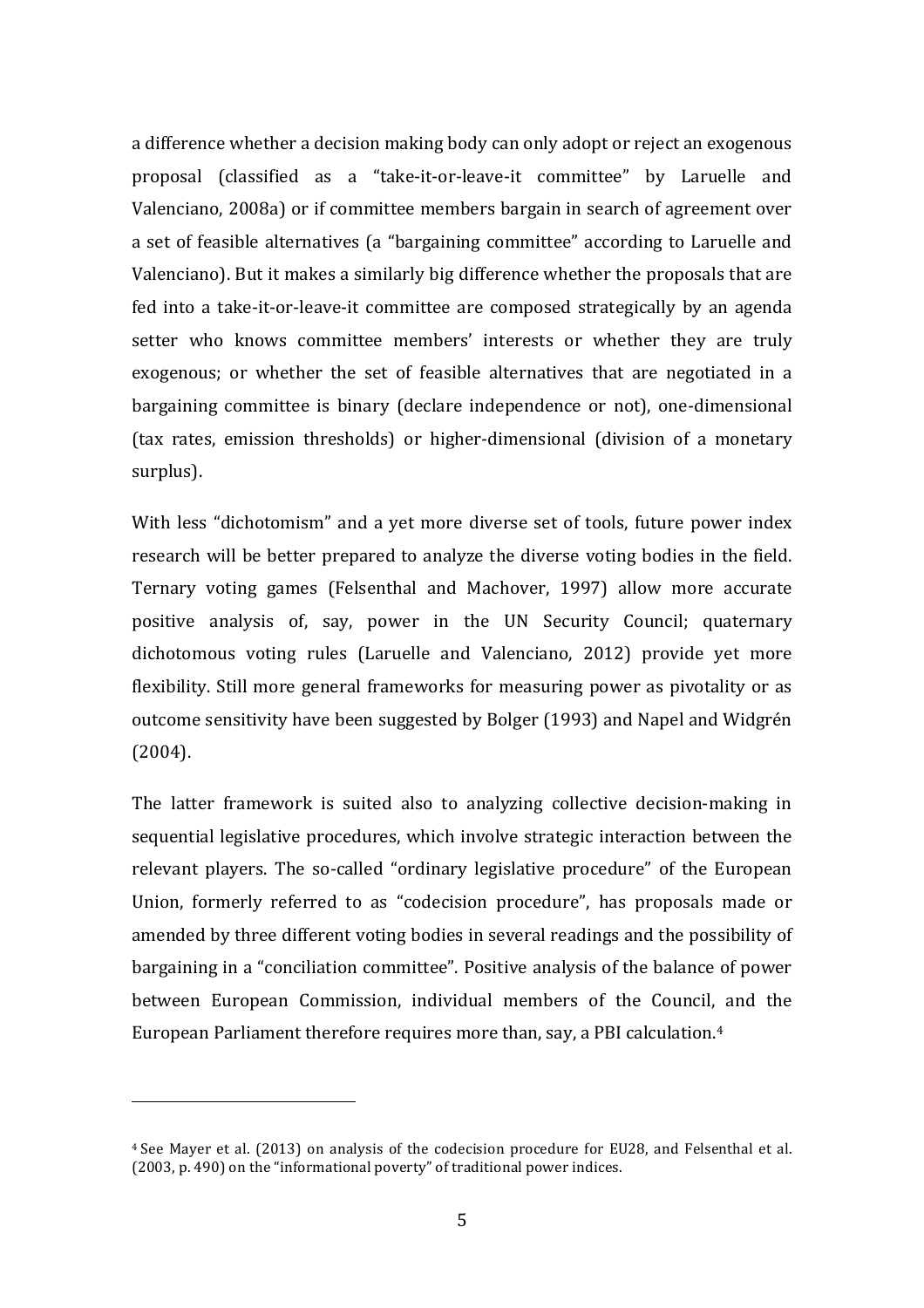The fact that conventional indices like the PBI or SSI are so much more convenient to compute has probably biased applied research in their favor – to the detriment of more complicated but perhaps more appropriate methodology. This adverse fate has presumably also affected the nucleolus of voting games. Montero  $(2006)$ has provided a very convincing motivation for its use as a power measure when bargaining takes place in the shadow of a voting rule. To our knowledge, however, its application to the EU Council by Le Breton et al. (2012) has been the first and only. Fortunately, given that we expect progress on the computational ease of power index research (see Section 4), we predict a brighter future for both the nucleolus and strategic analyses of voting procedures.

The blunt question "Which is the right power index?" has fortunately been replaced by more subtle ones, asking which of various properties that go with distinct indices or methods fit a specific application best. Different members of the community naturally differ in their answers. The Holler-Packel index (see Holler and Packel, 1983), for instance, is vigorously advocated by some while others group it under "minor indices" and hold that "any reasonable measure of a priori voting power ... must respect dominance" (which the Holler-Packel index does not – see Felsenthal and Machover, 2005; 1998, p. 245). Many scholars have expressed a pronounced preference for the PBI over the SSI at workshops and conferences; others have done the opposite.

This subjectivity and apparent arbitrariness is a cloud in the sky of power index research, at least from many outsiders' perspective. Fortunately, the literature has started to address the details of what constitutes power in which types of voting situations and what is the predictive value of power indices on a wider empirical basis. So far, laboratory experiments have been the method of choice. They provide maximal control over the aspects of a voting situation that determine a power index's potential value added. Montero et al. (2008), for instance, have conducted an experiment that empirically demonstrates the paradox of new members, which was a key prediction of power index analysis. Tentative support for the SSI and PBI has been found by Geller et al. (2004). More experimental power index research can be expected – someday perhaps even in the field.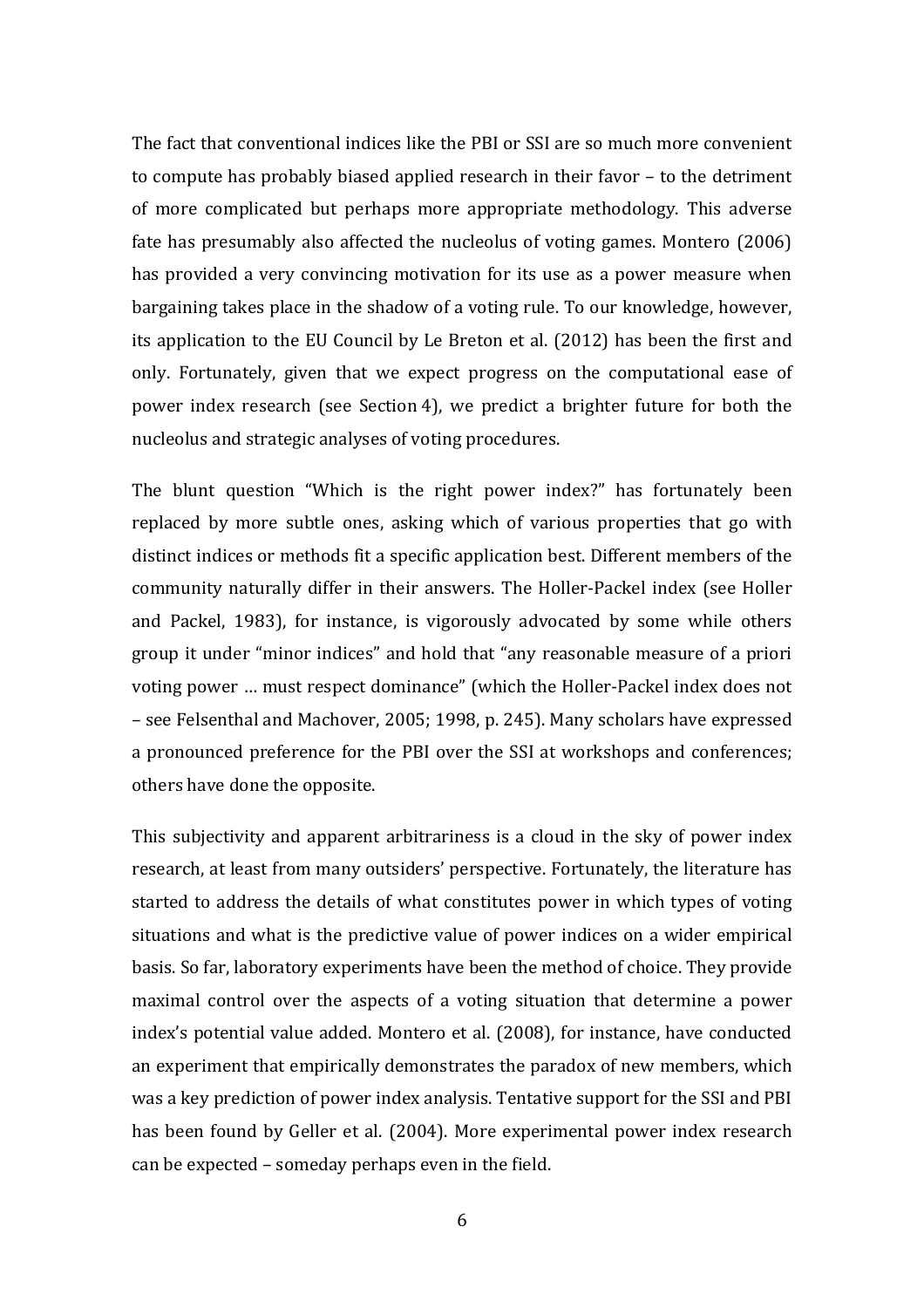A related area in which future empirical research could be promising is concerned with people's preferences for different voting systems. Can preferences for these be explained by the respective distribution of voting power, as measured by a particular index? How do people trade off procedural concerns (e.g., for equal swing probabilities) and personal success propensities? Weber (2014) provides first evidence that subjects have a preference for voting systems that allocate Shapley-Shubik power to group representatives proportionally to group size. These systems are preferred over ones more in line with Penrose's square root rule to an extent that is not explicable by classic consequentialism.

# **3. Normative Analysis**

 

The increased pluralism predicted for positive analysis has its natural analogues  $$ and has in some cases been preceded by developments – in normative analysis. We already pointed to an improved account of given asymmetries in constitutional analysis. If, for instance, it is a restriction for the design of a two-tier voting system that the considered population partition must not be changed into constituencies of equal size, then it is appropriate to also take the reason for this restriction behind the veil of ignorance. More generally, power index research will do well to go beyond maximal symmetry and independence of voters.

Investigations of the "optimal" design of two-tier voting systems have branched into numerous different objective functions since the seminal investigation by Penrose (1946). Equality of voting power or of expected utility across individuals, maximal welfare under different utilitarian assumptions, minimal discrepancy between the outcomes of a two-tier vs. a direct voting system (with "discrepancy" operationalized by the probability of obtaining different outcomes or some notion of average outcome distance), and minimal discrepancy between weights and induced voting powers have all been considered.<sup>5</sup> The great majority of the studies

<sup>&</sup>lt;sup>5</sup> This list should still grow. Design of two-tier voting systems with epistemic goals or explicit minority protection constraints are promising research areas. It is also an open issue to cope with multiple normative criteria simultaneously. For instance, equitable representation in UNO or IMF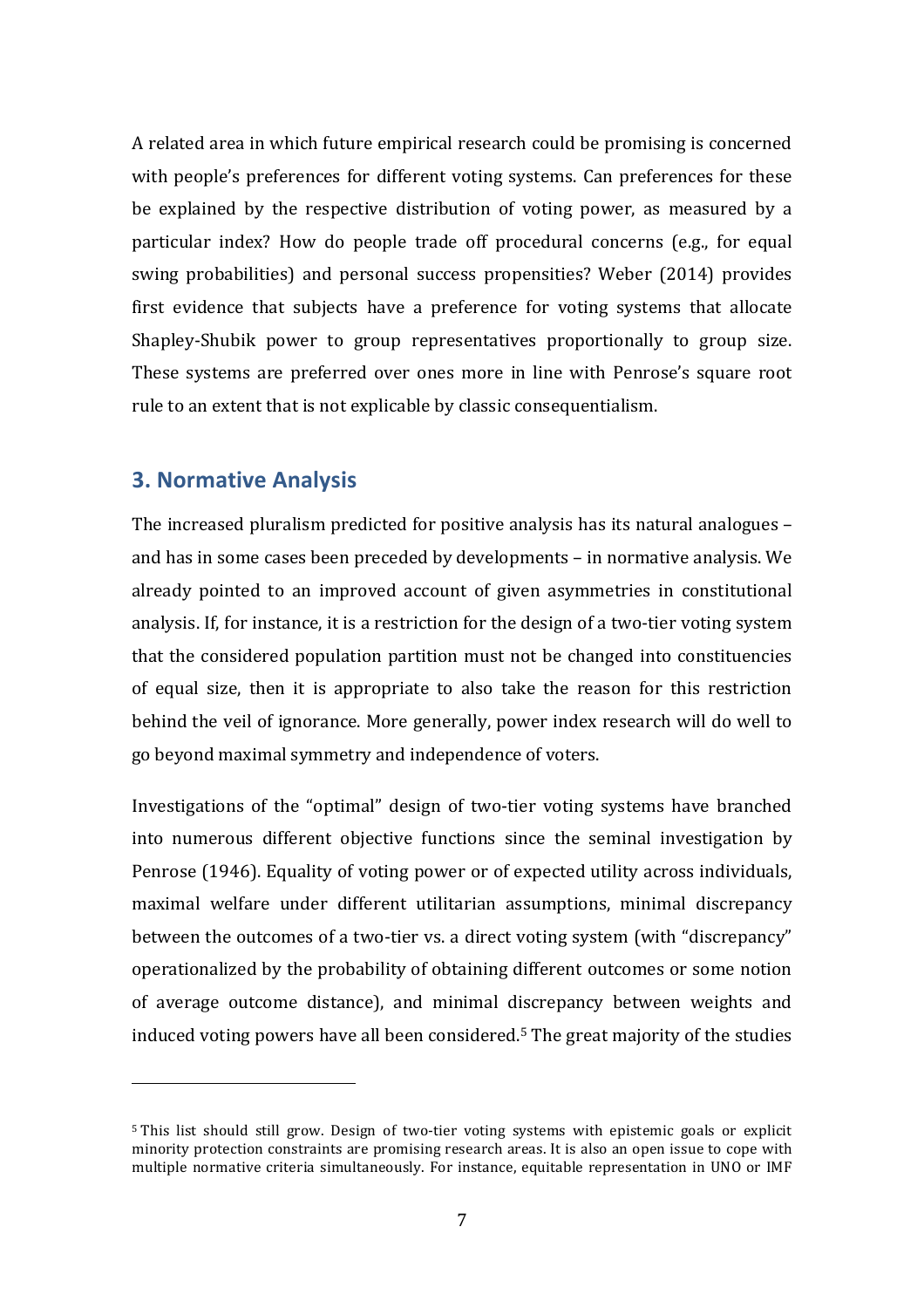have, however, remained faithful to Penrose's original binary setup, i.e., have considered a collective decision between two exogenously given alternatives (say, a random legislative proposal vs. the status quo). Neither voter abstention is considered nor the possibility of three or more ordered policy alternatives. Also the cases that binary proposals arise endogenously from strategic agenda setting or from two-party competition remain to be explored.

We forecast more departures from the conventional binary focus. There are still few: Laruelle and Valenciano (2008b) and Le Breton et al. (2012) have analyzed delegated bargaining over a simplex of policy alternatives, i.e., problems of rent division. Maaser and Napel (2007; 2012; 2014) have used Monte Carlo simulation in order to study influence-based, majoritarian, and welfarist objective functions in a median voter environment with an interval of policy options. Asymptotically optimal assignments of weights in the latter environment have been analytically characterized by Kurz et al. (2014a) for a democratic fairness objective similar to Penrose's. Because more than two policy alternatives give rise to population size effects on the distribution of delegate attitudes, it is surprising that the pattern obtained from binary setups has re-appeared also for a continuum of alternatives. Namely, optimal weights relate to the square root of population sizes in case of independent voters but plain proportionality is called for in case of at least mildly correlated constituency members. But the cases in between – with a finite number but more than two alternatives - have not been systematically studied so far. Preliminary computations indicate that the square root finding for independent and identically distributed (i.i.d.) voter attitudes may actually break down. Future research will clarify whether famous square root results are knife-edge not only with respect to their *i.i.d.* assumption but perhaps also with regard to allowing only two policy options.

<u> 1989 - Andrea Santa Andrea Andrea Andrea Andrea Andrea Andrea Andrea Andrea Andrea Andrea Andrea Andrea Andr</u>

can relate to countries' population sizes but also financial and other contributions to the common objective. No single "optimal rule" may exist; but which rules are Pareto-maximal with respect to a given set of criteria?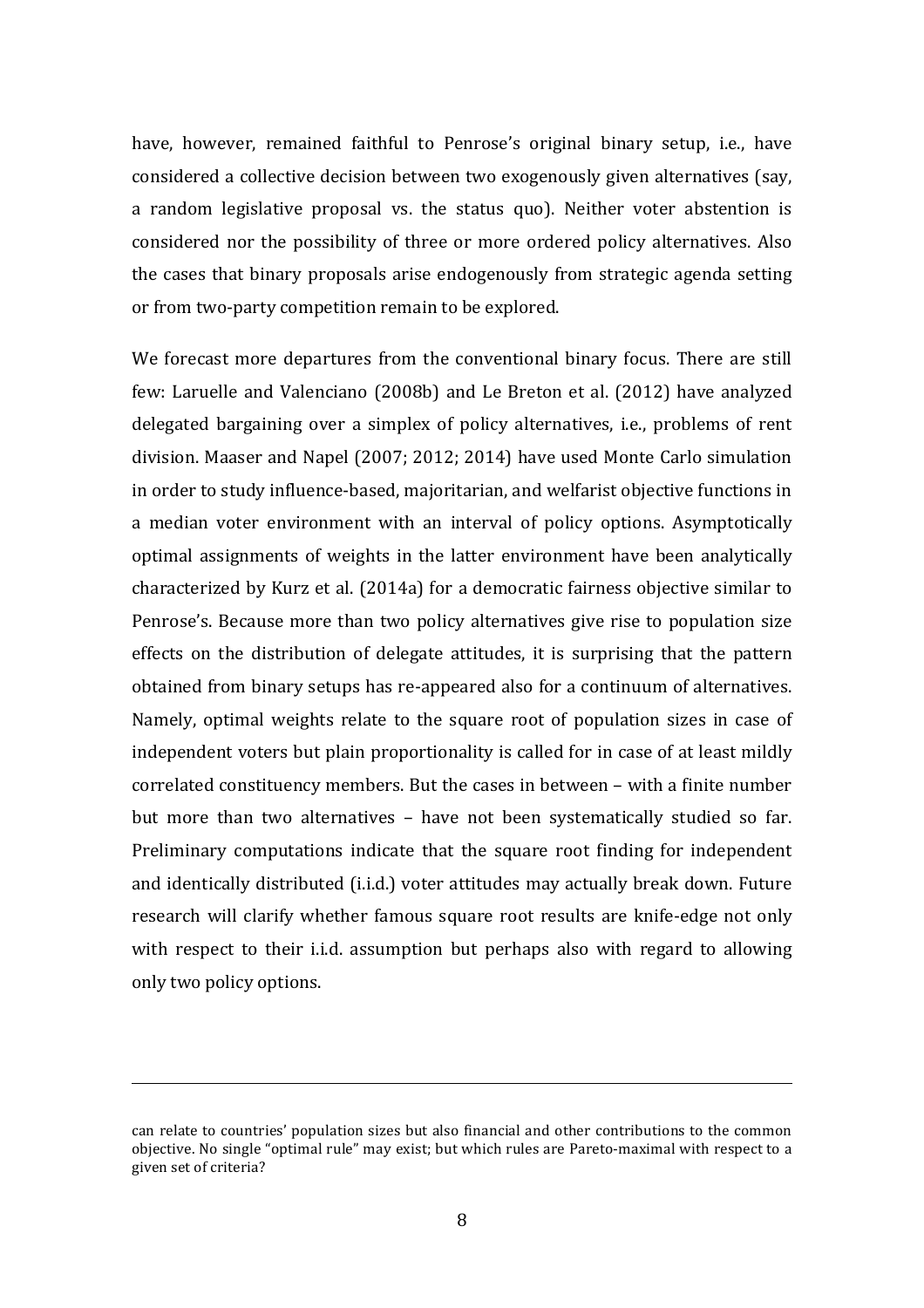A one-dimensional interval of alternatives already allows to analyze economic questions that would otherwise not be covered (e.g., scope of regulation, spending on climate change mitigation, monetary policy); it would be desirable to extend the analysis to multidimensional spaces. Future research in this vein will have to deal with the "curse of multidimensionality". One possibility could be to use point solutions, like the Copeland winner, which exist even if the generalized median voter does not. Another possibility is to assume an exogenous ordering of dimensions on which individuals vote sequentially (see De Donder et al., 2012).

So far, power index research and its normative applications to representative democracy have stayed closely in the tracks of winner-takes-all systems, which are easily modeled by weighted voting games. Other democratic systems like proportional rule or mixed-member systems have been neglected. We forecast that this will change. Edelman (2004), for instance, has considered the ideal composition of a legislature that contains representatives from equipopulous districts and some number of at-large representatives if the objective is to maximize the total Banzhaf power of individual citizens. Other scenarios with two (or even more) types of legislators, representing different interests of the electorate, are conceivable and will be studied in the future. What, for instance, should a mixed-member legislature or a two-chamber legislature ideally look like if voters have interests along ethnic and economic dimensions, which can be either independent or aligned in complicated ways?

# **4. Tools and Technical Issues**

As in research more generally, the types of power investigations carried out depend on the available mathematical and computational tools. Substantial progress has been made regarding the efficient computation of power indices. Free software packages make it easy to calculate power indices for applied researchers who do not want to write their own programs; it is possible to adapt published code to a specific application (see, e.g., Macé and Treibich, 2012).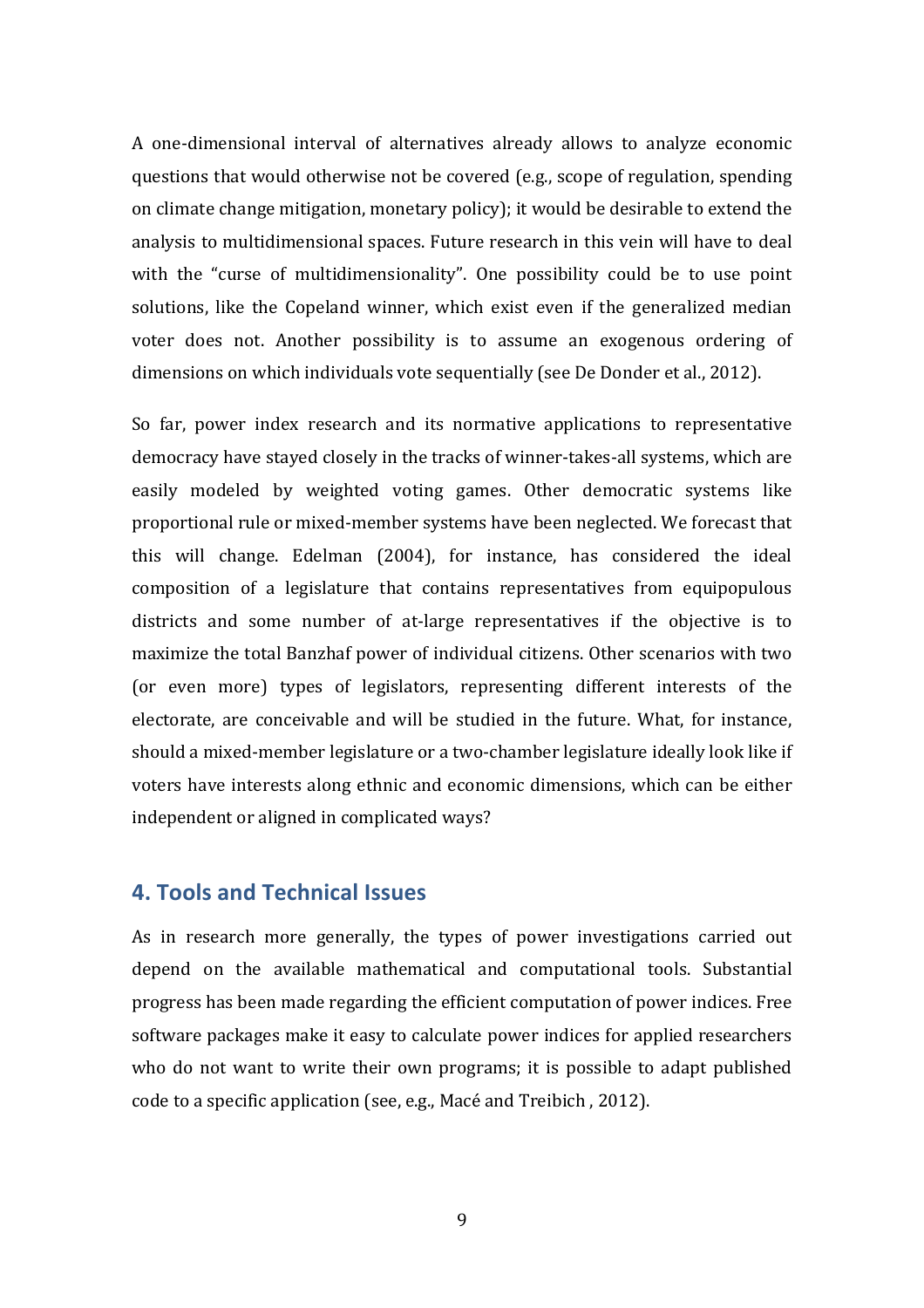Understandably, the availability of software is biased towards the most popular conventional indices, namely the PBI and the SSI. But popularity is also a consequence of availability. We are unaware, for example, of any online tool which would allow an applied researcher to compute the nucleolus. For a 27-member assembly, as considered by Le Breton et al. (2012), its computation is an almost insurmountable obstacle for non-experts. So we see a future for more easy-to-use software, especially for the computation of technically more demanding constructs (as, e.g., also the minimum sum representation index recently introduced by Freixas and Kaniovski, 2014). For power analysis based on convex policy spaces, algorithmic considerations are still in their infancy.

There is room for improvements even in the computation of SSI and PBI. Namely, the efficiency of the most widely used generating function approach (see Alonso-Meijide et al., 2012) relies heavily on working with small integer weights. This is in stark contrast with population figures in the millions being used as weights in the EU's Council. Large weights can also arise when trying to implement Penrose's square root rule as well as possible. Techniques have recently been developed to compute equivalent representations with smaller or even the minimum integer weights (see, e.g., Kurz, 2012a). These may in the future prove worthwhile for index computations, too.

Another important technical issue is the so-called "inverse problem" of power indices: for a given target distribution of power according to, say, the PBI or the SSI, one seeks to find a voting rule which induces this distribution as closely as possible for a given notion of distance. If one does not want to rely on simple heuristics, which mostly lack provable qualities such as a known maximal distance to the optimal solution, the problem is computationally very expensive (see De et al., 2012, and Kurz, 2012b). Progress can still be made regarding a better understanding of common heuristics (Kurz and Napel, 2014) and regarding the efficient – ideally also user-friendly – implementation of exact algorithms. The usefulness of, e.g., the integer linear programming techniques employed by Kurz (2012b) will benefit from steadily improving computer hardware; it is also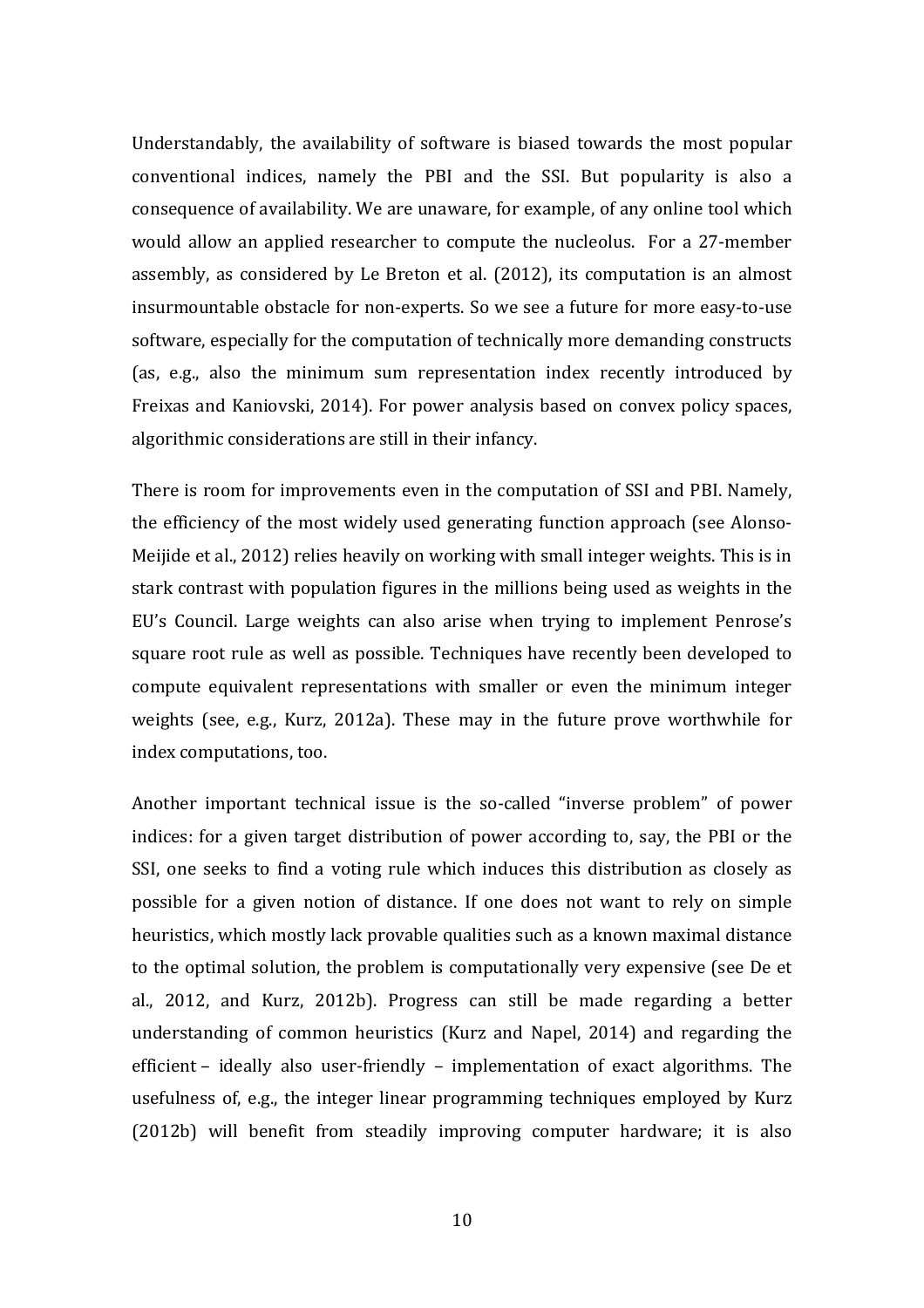conceivable that the complete list of distinct weighted voting games with up to nine players will in coming years become searchable online.

We also forecast progress in the pure theory of power indices. The distribution of inducible power vectors within the unit simplex is, also for the classical PBI or SSI, more mystery than understood. In a seminal recent paper, Alon and Edelman (2010) have shown that even for large numbers of players some target PBI distributions can be reached only with a large and constant relative error. Their work is in the process of being extended to other power indices (see Kurz, 2014).

Another theoretical issue of practical relevance is the possible coincidence of voting weights and power – either in an exact or asymptotic sense. It was shown only recently that the nucleolus of non-oceanic weighted majority games converges to the relative weight distribution (see Kurz et al., 2014b). The same article provided a new sufficient condition for exact coincidence of nucleolus and weights, which future research can presumably weaken. Coincidence of power and weights has also been studied recently by Houy and Zwicker (2014) for the PBI. Analogous findings for the SSI remain to be developed. The first attempt by Leech (2013) to develop an asymptotic result for power indices which covers both oceanic and non-oceanic games has turned out to misstate rather than generalize findings by Lindner and Machover (2004). But the goal was worthwhile, and we forecast that it will be achieved in future research.

# **5. Concluding Remarks**

Above selection of topics for which we expect power index research to remain fruitful is biased by our own curiosities. That the collection is obviously too big an agenda for us alone, however, indicates the wide scope for continuing with or moving into power index research.

This scope becomes even wider if one also considers topics that are more distantly related to voting power. For instance, the quantifications of causal responsibility by Braham and van Hees (2009) or Felsenthal and Machover (2009) draw more or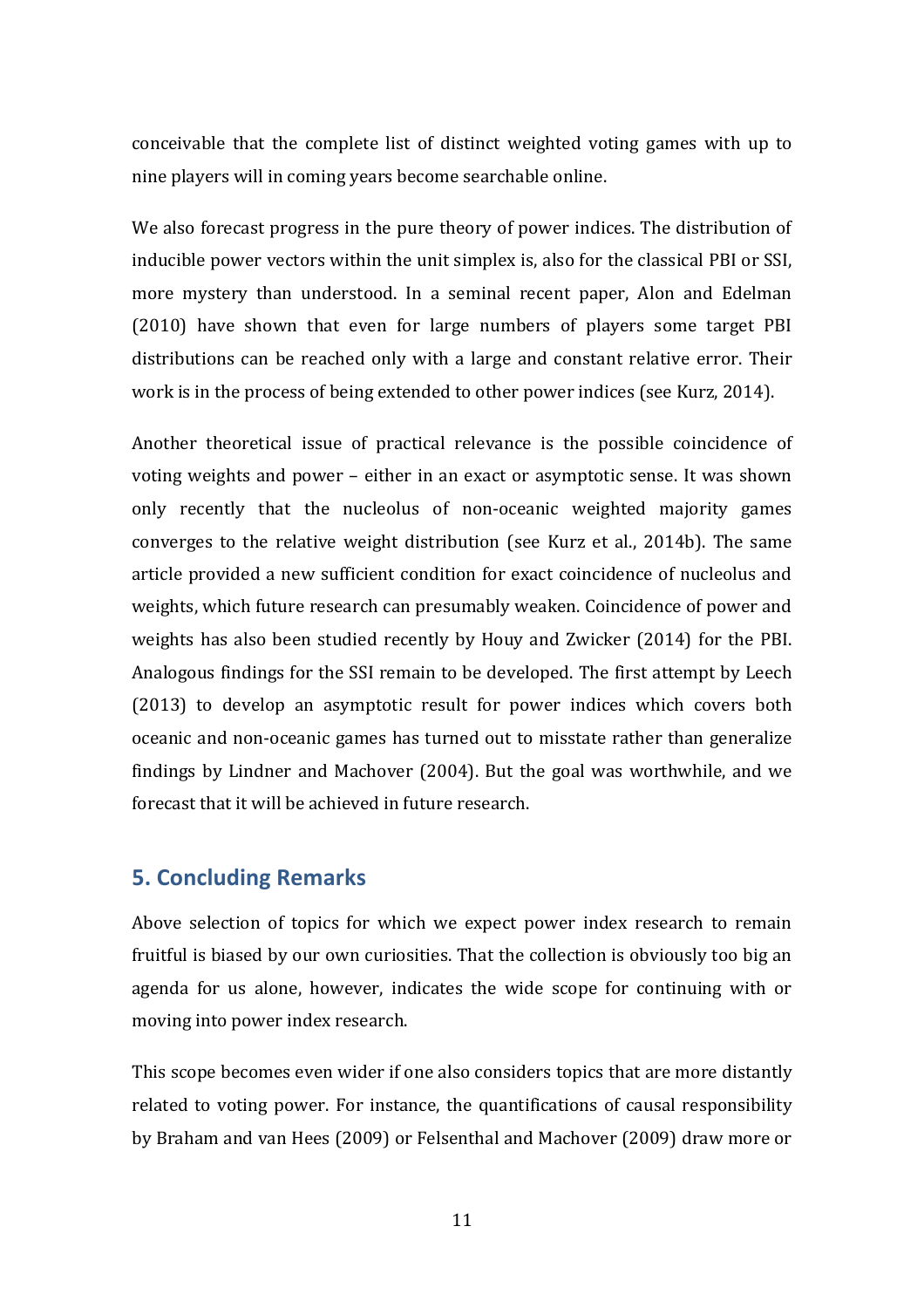less explicitly on power analysis of non-strategic binary voting. Carrying methods and insights from non-binary strategic voting over into this domain looks promising. The domain of conventional power index research has also been left by Koster et al.'s (2014) investigation of the predictive value of knowing an individual voter's decision or voting inclination. Taking the latter as input into a model of an opinion formation process could merge traditional power analysis with the analysis of social dynamics and networks.

Finally, indices and techniques that have been popularized by voting applications can prove useful in completely unrelated contexts. For example, Kovacic and Zoli  $(2013)$  compute the PBI with relative population shares of different ethnicities as "weights" in an analysis of ethnic conflict. They find that a PBI-based approach can explain onset of conflict better than using existing indices of ethnic diversity.

## **References**

Alon, N. and Edelman, P. H. (2010), "The inverse Banzhaf problem," *Social Choice and Welfare* 34(3), 371–377.

Alonso-Meijide, J. M, Freixas, J. and Molinero, X. (2012), "Computation of several power indices by generating functions," *Applied Mathematics and Computation* 219(8), 3395–3402.

Badinger, H., Mühlböck, M., Nindl, E. and Reuter, W. H. (2013), "Theoretical vs. empirical power indices: Do preferences matter?" Working Paper No. 153, Department of Economics, Vienna University of Economics and Business.

Barberá, S. and Jackson, M. O. (2006), "On the weights of nations: assigning voting weights in a heterogeneous union," *Journal of Political Economy* 114(2), 317-339.

Belke, A. and Styczynska, B. (2006), "The allocation of power in the enlarged ECB Governing Council: an assessment of the ECB rotation model," *Journal of Common Market Studies* 44(5), 865–897.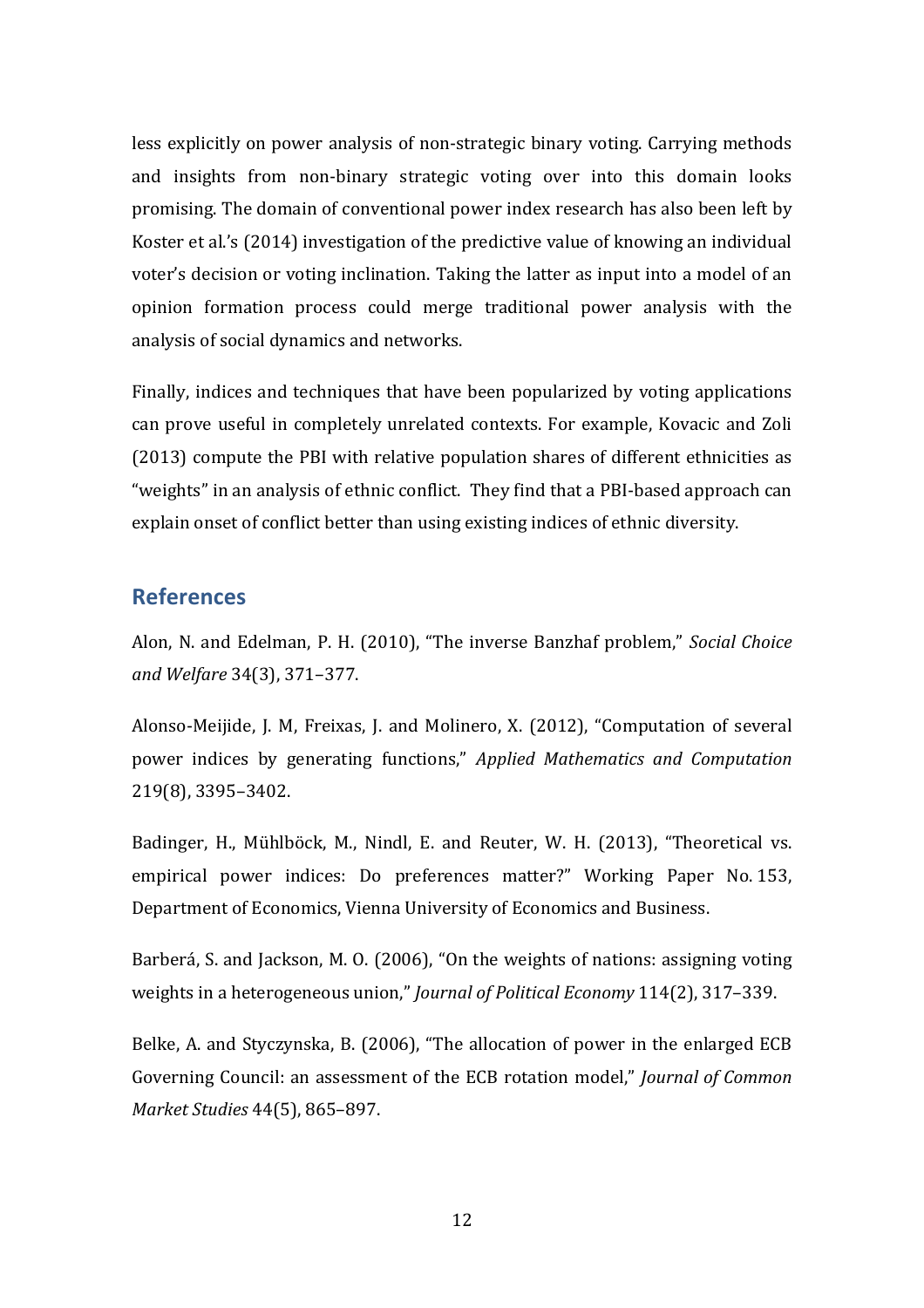Bolger, E. M. (1993), "A value for games with  $n$  players and  $r$  alternatives," *International Journal of Game Theory* 22(4), 319–334.

Braham, M. and van Hees, M. (2009), "Degrees of Causation," *Erkenntnis* 71(3), 323-344.

Darmann, A., Elkind, E., Kurz, S., Lang, J., Schauer, J. and Woeginger, G. (2012), "Group activity selection problem," in: P. W. Goldberg and M. Guo (eds.), *Internet* and Network *Economics*, pp. 156–169, Berlin: Springer.

De, A., Diakonikolas, I., and Servedio, R. (2012), "The inverse Shapley value problem," in: A. Czumaj, K. Mehlhorn, A. Pitts and R. Wattenhofer, Automata, Languages, and Programming, pp. 266–277, Berlin: Springer.

De Donder, P., Le Breton, M. and Peluso, E. (2012), "Majority voting in multidimensional policy spaces: Kramer–Shepsle versus Stackelberg," *Journal of Public Economic Theory* 14(6), 879–909.

Edelman, P. H. (2004), "Voting power and at-large representation," *Mathematical Social Sciences* 47(2), 219–232.

Felsenthal, D. S. and Machover, M. (1997), "Ternary voting games," *International Journal of Game Theory* 26(3), 335–351.

Felsenthal, D. S. and Machover, M. (1998), *The Measurement of Voting Power*, Cheltenham: Edward Elgar.

Felsenthal, D. S. and Machover, M. (2005), "Voting power measurement: a story of misreinvention," *Social Choice and Welfare* 25(2–3), 485–506.

Felsenthal, D. S. and Machover, M. (2009), "A note on measuring voters' responsibility," *Homo Oeconomicus* 26(2), 259–271.

Felsenthal, D. S., Leech, D., List, C. and Machover, M. (2003), "In defence of voting power analysis: responses to Albert," *European Union Politics* 4 (4), 473–497.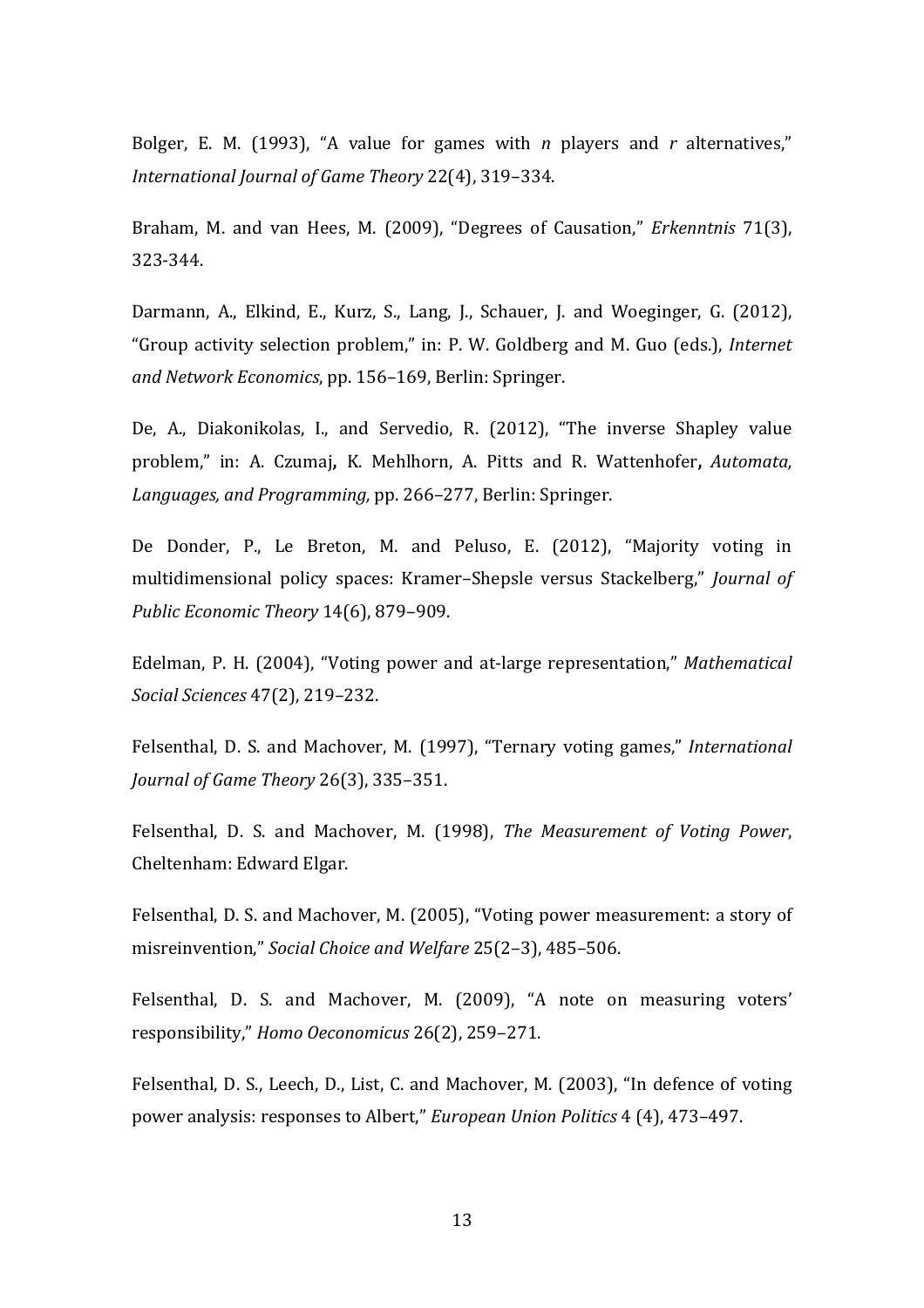Freixas, J. and Kaniovski, K. (2014), "The minimum sum representation as an index of voting power," *European Journal of Operational Research* 233(3), 739–748.

Geller, C., Mustard, J., and Shahwan, R. (2004), "An experimental investigation of pure voting power," in: J. Sheen and D. Wright (eds.), *Selected papers from the 33rd Australian Conference of Economists, Sydney Sept. 27-30, 2004* (pp. 1–21), Oxford: Blackwell.

Holler, M. and Packel, E. (1983), "Power, luck and the right index," *Journal of Economics* 43(1), 21–29.

Holler, M. J. and Nurmi, H. (2013; eds.), *Power, Voting, and Voting Power: 30 Years After*, Berlin: Springer.

Houy, N., Zwicker, W. S. (2014), "The geometry of voting power: weighted voting and hyper-ellipsoids", *Games and Economic Behavior* 84, 7-16.

Kaniovski, S. (2008), "The exact bias of the Banzhaf measure of power when votes are neither equiprobable nor independent,"*Social Choice and Welfare* 31(2), 281– 300.

Koriyama, Y., Laslier, J.-F., Macé, A. and Treibich, R. (2013), "Optimal apportionment," *Journal of Political Economy* 121(3), 584–608.

Koster, M., Kurz, S., Lindner, I., and S. Napel (2014), "The prediction value." Mimeo, available at http://arxiv.org/abs/1311.5728.

Kovacic, M., and Zoli, C. (2013), "Ethnic distribution, effective power and conflict," ECINEO Working Paper 2013-294.

Kurz, S. (2012a), "On minimum sum representations for weighted voting games," *Annals of Operations Research* 196(1), 361–369.

Kurz, S. (2012b), "On the inverse power index problem," Optimization 61(8): 989– 1011.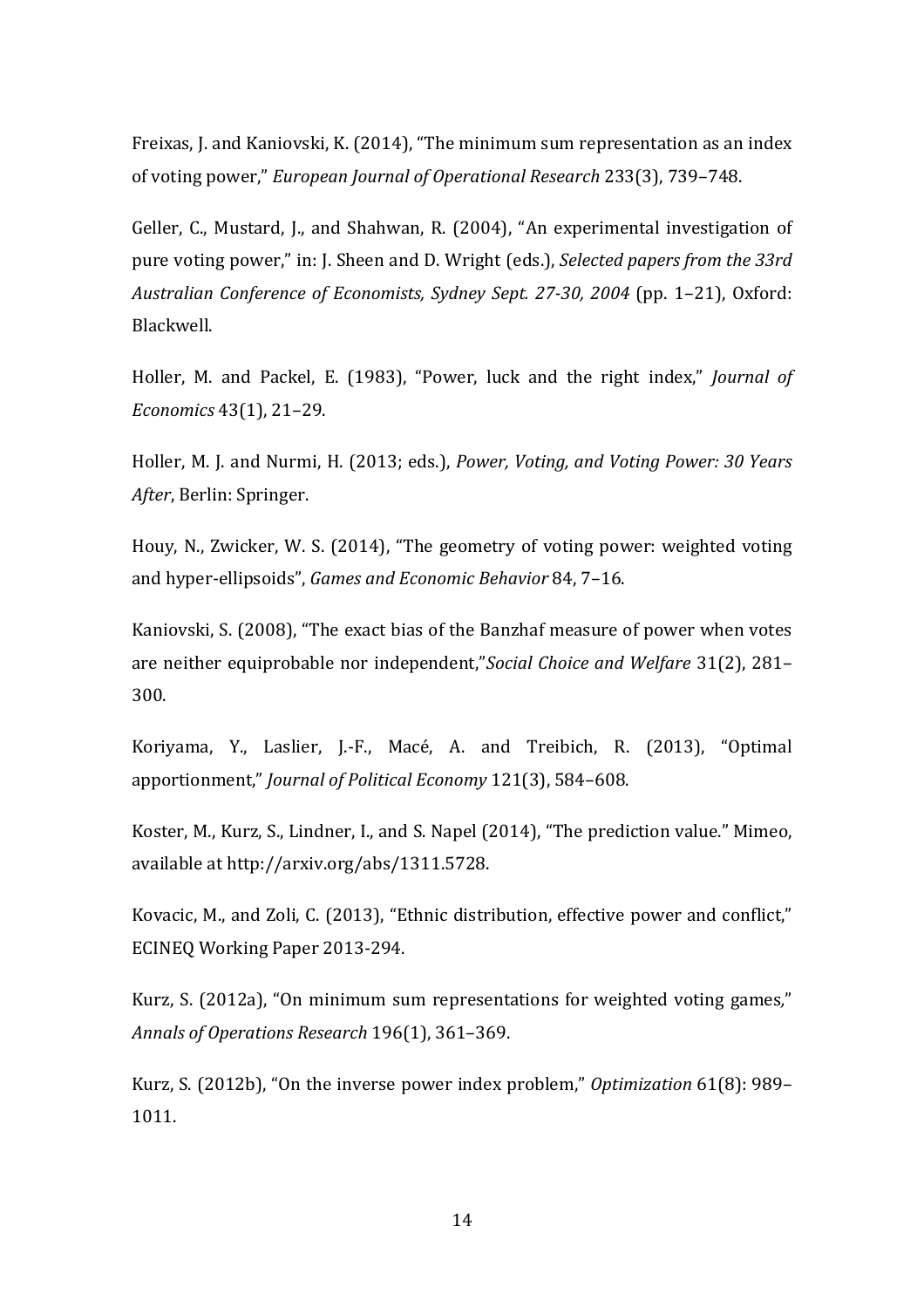Kurz, S. (2014), "The inverse problem for power distributions in committees," Mimeo, available at http://arxiv.org/abs/1402.0988.

Kurz, S. and Napel, S. (2014), "Heuristic and exact solutions to the inverse power index problem for small voting bodies," *Annals of Operations Research* 215(1), 137– 163.

Kurz, S., Maaser, N., and Napel, S. (2014a), "On the democratic weights of nations," Mimeo, available at http://arxiv.org/abs/1211.5908.

Kurz, S., Napel, S., and Nohn, A. (2014b), "The nucleolus of large majority games," *Economics Letters* 123(2): 139–143.

Laruelle, A. and Valenciano, F. (2008a), *Voting and Collective Decision-making*, Cambridge: Cambridge University Press.

Laruelle, A. and Valenciano, F. (2008b), "Bargaining in committees of representatives: the 'neutral' voting rule," *Journal of Theoretical Politics* 20(1), 93– 106.

Laruelle, A. and Valenciano, F. (2012), "Quaternary dichotomous voting rules," *Social Choice and Welfare* 38(3), 431–454.

Le Breton, M., Montero, M. and Zaporozhets, V. (2012), "Voting power in the EU Council of Ministers and fair decision making in distributive politics," Mathematical *Social Sciences* 63(2), 159–173.

Leech, D. (2013), "Power indices in large voting bodies," *Public Choice* 155(1-2), 61–79.

Lindner, I. and Machover, M. (2004), "L. S. Penrose's limit theorem: proof of some special cases," Mathematical Social Sciences 47(1), 37-49.

Maaser, N. and Napel, S. (2007), "Equal representation in two-tier voting systems," *Social Choice and Welfare* 28(3), 401–420.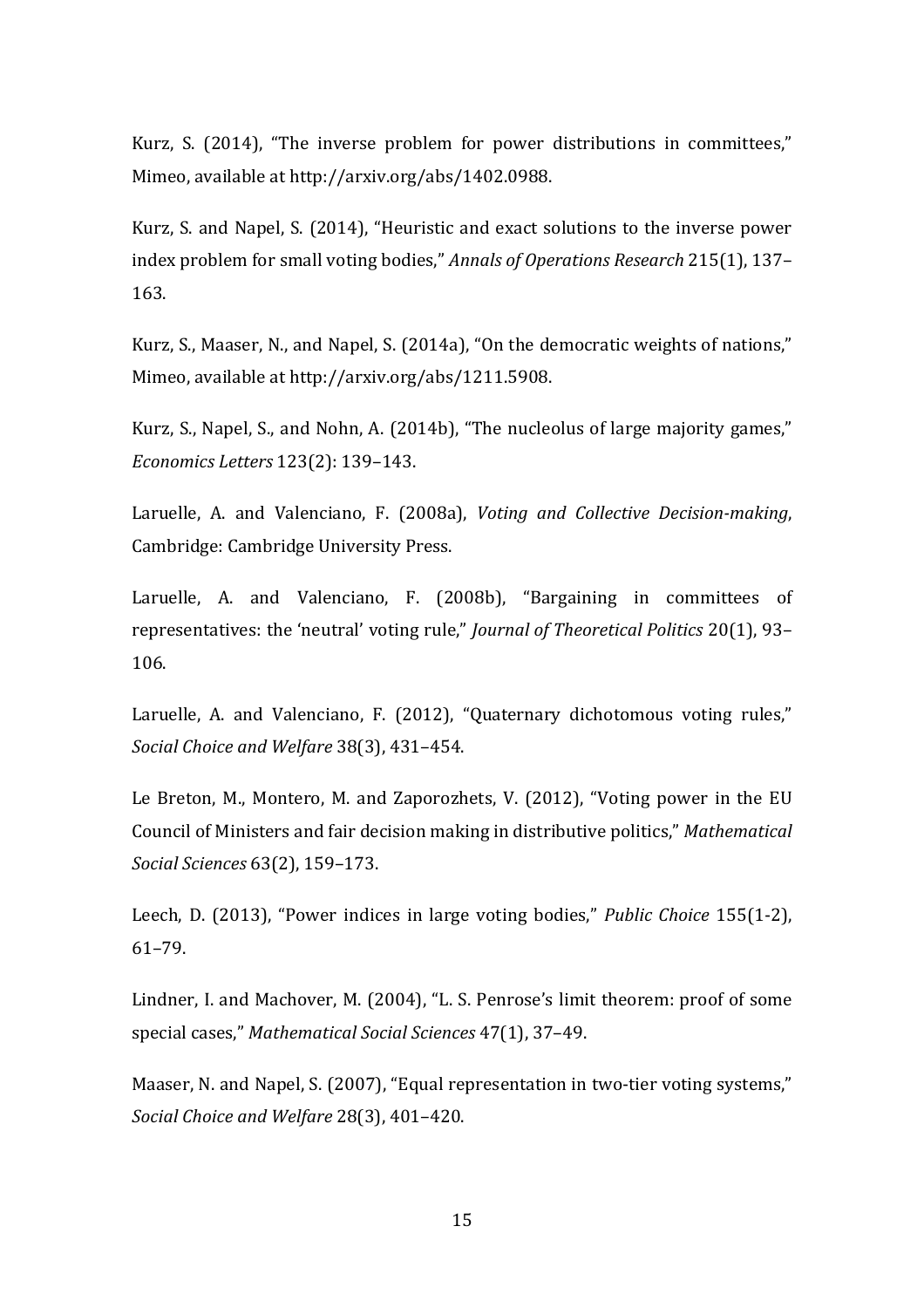Maaser, N. and Napel, S. (2012), "A note on the direct democracy deficit in two-tier voting," *Mathematical Social Sciences* 63(2), 174–180.

Maaser, N. and Napel, S. (2014), "The mean voter, the median voter, and welfaremaximizing voting weights," in: R. Fara, D. Leech and M. Salles (eds.), *Voting Power* and Procedures (Studies in Choice and Welfare Series), Berlin: Springer.

Macé, A. and Treibich, R. (2012), "Computing the optimal weights in a utilitarian model of apportionment," Mathematical Social Sciences 63(2), 141-151.

Mayer, A., Napel, S. and Widgrén, M. (2013), "Strategic a priori power in the European Union's codecision procedure recalculated for EU28," in: Holler and Nurmi (2013), pp. 553-571.

Montero, M. (2006), "Noncooperative foundations of the nucleolus in majority games," Games and Economic Behavior 54(2), 380-397.

Montero, M., Sefton, M. and Zhang, P. (2008), "Enlargement and the balance of power: an experimental study," *Social Choice and Welfare* 30(1), 69–87.

Myerson, R. B. (1977), "Graphs and cooperation in games," *Mathematics of Operations Research* 2, 225–229.

Napel, S. and Widgrén, M. (2004), "Power measurement as sensitivity analysis: a unified approach," *Journal of Theoretical Politics* 16(4), 517–538*.*

Napel, S. and Widgrén, M. (2008), "Shapley-Shubik vs. strategic power – Live from the UN Security Council", in: M. Braham and F. Steffen (eds.), *Power, Freedom and Voting*, pp. 99–117, Berlin: Springer.

Owen, G. (1977), "Values of games with a priori unions," in: R. Hein and O. Moeschlin (eds.), *Essays in Mathematical Economics and Game Theory*, pp. 76–88, New York: Springer.

Penrose, L. (1946), "The elementary statistics of majority voting," *Journal of the Royal Statistical Society* 109(1), 53–57.